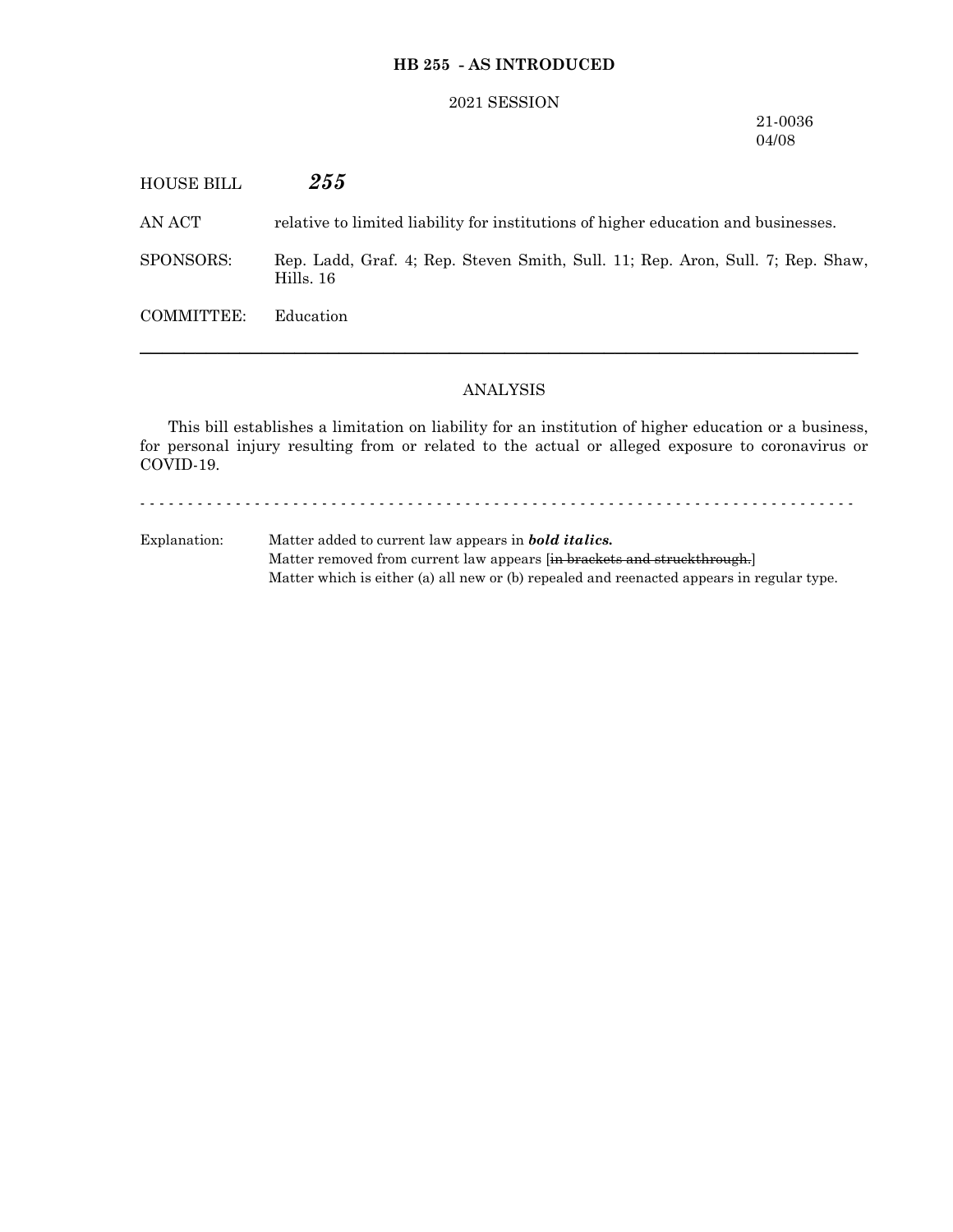# **HB 255 - AS INTRODUCED**

# STATE OF NEW HAMPSHIRE

*In the Year of Our Lord Two Thousand Twenty One*

AN ACT relative to limited liability for institutions of higher education and businesses.

*Be it Enacted by the Senate and House of Representatives in General Court convened:*

| $\mathbf{1}$     | New Sections; Limited Liability for Institutions of Higher Education and Businesses for<br>1               |
|------------------|------------------------------------------------------------------------------------------------------------|
| 2                | Personal Injury Resulting From or Relating to COVID-19. Amend RSA 508 by inserting after section           |
| 3                | 22 the following new sections:                                                                             |
| 4                | 508:23 Limited Liability for Institutions of Higher Education for Personal Injury Resulting                |
| 5                | From or Relating to COVID-19.                                                                              |
| $\,6$            | I. In this section:                                                                                        |
| 7                | (a) "Coronavirus" means the novel coronavirus that causes the disease COVID-19.                            |
| 8                | (b) "COVID-19" means the novel coronavirus disease 2019.                                                   |
| $\boldsymbol{9}$ | (c) "Gross negligence" means an act or omission that:                                                      |
| 10               | When viewed objectively from the standpoint of the actor at the time of its<br>(1)                         |
| 11               | occurrence, involves an extreme degree of exposure to risk, considering the probability and                |
| 12               | magnitude of the potential harm to others; and                                                             |
| 13               | Of which the actor has actual, subjective awareness of the risk involved, but<br>(2)                       |
| 14               | nevertheless proceeds with conscious indifference to the rights, safety, or welfare of others.             |
| 15               | (d) "Institution of higher education" means any nonprofit institution of higher education                  |
| 16               | organized under the laws of, and operating with a principal place of business in, the state of New         |
| 17               | Hampshire, whether public or private.                                                                      |
| 18               | Except as provided in paragraph III, no institution of higher education, or individual<br>П.               |
| 19               | working for an institution of higher education, shall be liable for personal injury resulting from or      |
| 20               | related to the actual or alleged exposure to coronavirus or COVID-19 in the course of such                 |
| 21               | institution's activity, or in the course of working for such institution in any capacity, provided that in |
| $22\,$           | the performance of its activity at the time of alleged or actual exposure, the institution was relying     |
| $\bf 23$         | on and generally following applicable government standards and guidance related to coronavirus or          |
| 24               | COVID-19 exposure.                                                                                         |
| $25\,$           | III. Paragraph II of this section shall not apply to any personal injury resulting from or                 |
| 26               | related to the actual or alleged exposure to coronavirus or COVID-19 if the individual alleging the        |
| $27\,$           | injury proves by clear and convincing evidence that the injuries were caused by the institution's:         |
| $\bf{28}$        | (a) Gross negligence;                                                                                      |
| 29               | (b) Willful misconduct;                                                                                    |

- (c) Intentional criminal misconduct; or 30
- (d) Intentional infliction of harm. 31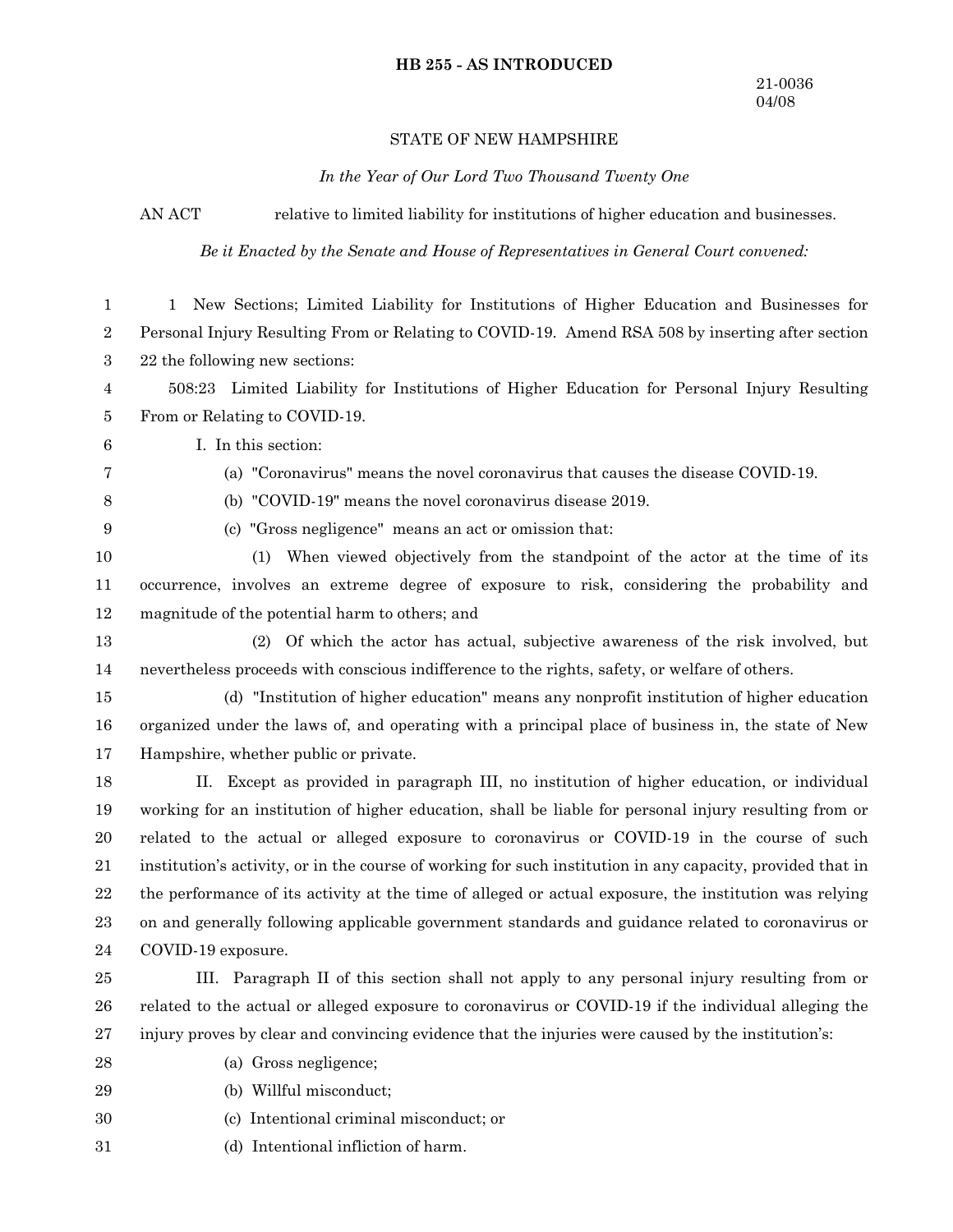## **HB 255 - AS INTRODUCED - Page 2 -**

| $\mathbf{1}$   | IV. Any individual claiming to have suffered personal injury as a result of exposure to                 |
|----------------|---------------------------------------------------------------------------------------------------------|
| 2              | coronavirus or COVID-19 shall prove by clear and convincing evidence that the institution was the       |
| 3              | proximate cause of the injuries allegedly suffered.                                                     |
| 4              | Any suit for any alleged injury arising from coronavirus or COVID-19 shall be<br>V.                     |
| 5              | commenced not later than one year after the day the cause of action accrues.                            |
| 6              | VI.(a) Nothing in this section shall be construed to create a new cause of action or expand             |
| 7              | any liability otherwise imposed, limit any defense, or affect the applicability of any law that affords |
| $8\phantom{1}$ | greater protections to defendants than are provided in this section.                                    |
| 9              | (b) Nothing in this section shall be construed to affect an individual's rights under RSA               |
| 10             | 281-A, relative to workers' compensation benefits.                                                      |
| 11             | 508:24 Limited Liability for Businesses for Personal Injury Resulting From or Relating to               |
| 12             | COVID-19.                                                                                               |
| 13             | I. In this section:                                                                                     |
| 14             | (a) "Business" means an organization or enterprising entity engaged in commercial,                      |
| 15             | industrial, or professional activities.<br>Businesses may be for-profit entities or non-profit          |
| 16             | organizations that operate to fulfill a charitable mission or further a social cause.                   |
| 17             | (b) "Coronavirus" means the novel coronavirus that causes the disease COVID-19.                         |
| 18             | (c) "COVID-19" means the novel coronavirus disease 2019.                                                |
| 19             | (d) "Gross negligence" means an act or omission that:                                                   |
| $20\,$         | When viewed objectively from the standpoint of the actor at the time of its<br>(1)                      |
| 21             | occurrence, involves an extreme degree of exposure to risk, considering the probability and             |
| 22             | magnitude of the potential harm to others; and                                                          |
| 23             | (2) Of which the actor has actual, subjective awareness of the risk involved, but                       |
| 24             | nevertheless proceeds with conscious indifference to the rights, safety, or welfare of others.          |
| 25             | II. Except as provided in paragraph III, no business, or individual employed by a business,             |
| 26             | shall be liable for personal injury resulting from or related to the actual or alleged exposure to      |
| 27             | coronavirus or COVID-19 in the course of such institution's activity, or in the course of working for   |
| 28             | such business in any capacity, provided that in the performance of its activity at the time of alleged  |
| 29             | or actual exposure, the business was relying on and generally following applicable government           |
| 30             | standards and guidance related to coronavirus or COVID-19 exposure.                                     |
| 31             | III. Paragraph II of this section shall not apply to any personal injury resulting from or              |
| 32             | related to the actual or alleged exposure to coronavirus or COVID-19 if the individual alleging the     |
| 33             | injury proves by clear and convincing evidence that the injuries were caused by the business's:         |
| 34             | (a) Gross negligence;                                                                                   |
| 35             | (b) Willful misconduct;                                                                                 |
| 36             | (c) Intentional criminal misconduct; or                                                                 |

(d) Intentional infliction of harm. 37